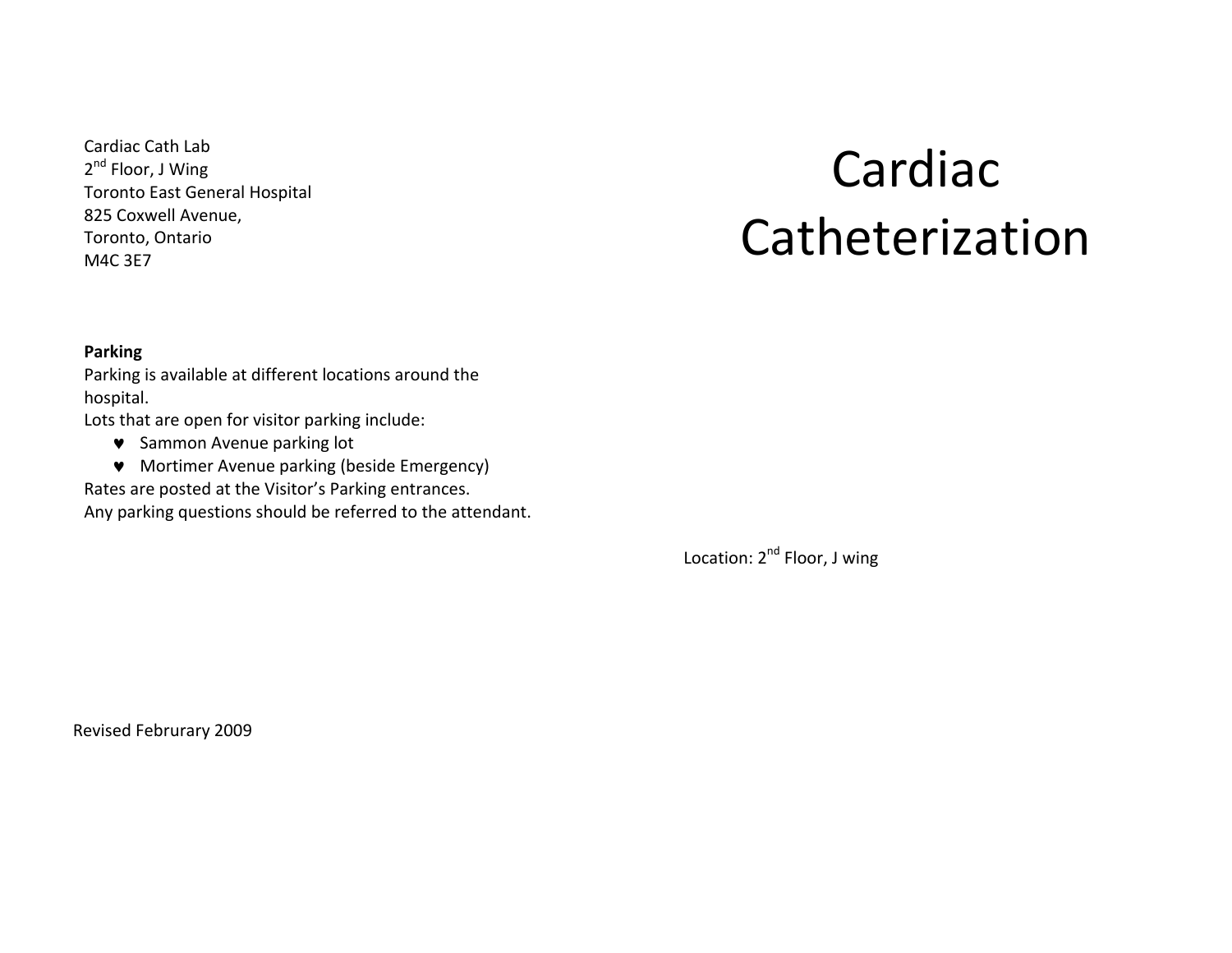Why do I need a *cardiac catheterization?*

What is a Cardiac Catheterization?

- $\bullet$  It allows the doctor to check for blockages (plaque) or narrowing in the arteries in the heart (coronary arteries)
- $\bullet$  A thin long tube called a catheter is inserted into an artery, and gently guided to the heart
- $\bullet$  A small amount of x-ray dye (or contrast) is injected into the coronary arteries, and x-rays are taken. The doctor may also check the condition of your heart valves.
- © Also called 'coronary angio', 'angiogram' or 'heart cath'

Why is this test necessary?

- $\bullet$  By checking the arteries in the heart, the cardiologist can determine if heart disease is present
- Some people with heart disease feel chest pain, others feel no symptoms at all
- $\bullet$  If blockages are found in the arteries, medical treatment (medication) may be recommended. If the cardiologist feels angioplasty (balloon) or surgery is helpful, the doctor will recommend it.



**COXWELL AVENUE** 

Take the Mortimer Lobby Elevators to the  $2^{nd}$  floor. Follow the signs to the Cardiac Cath Lab.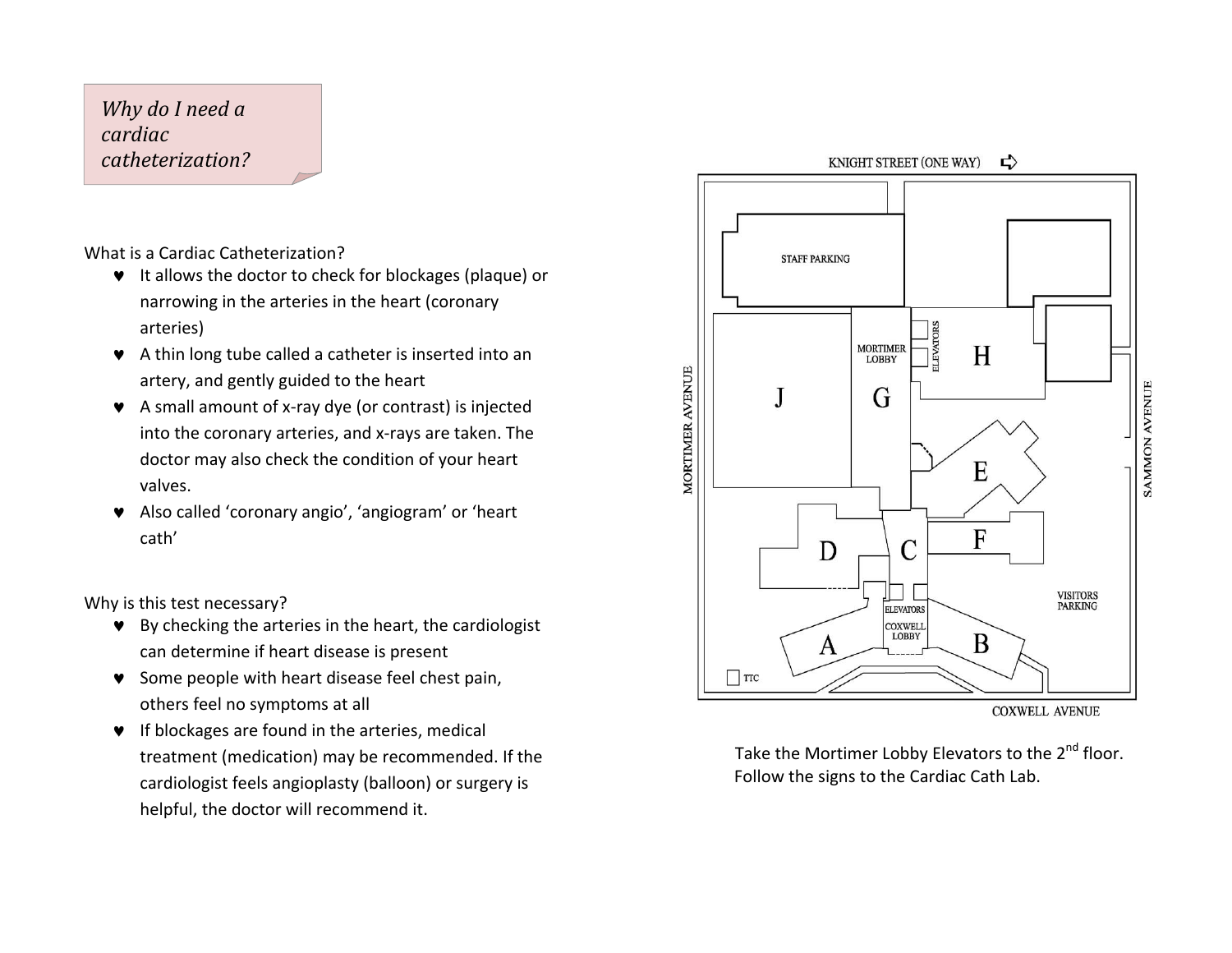### *Your* Questions *What happens next?*

What happens next?

- ◆ Blood Tests
- $\bullet$  Chest x-ray
- © Electrocardiogram (ECG)
- $\bullet$  Other tests your doctor may require, such as echocardiograms



For more information on this test, heart disease (prevention and treatment), and quitting smoking, visit www.heartandstroke.com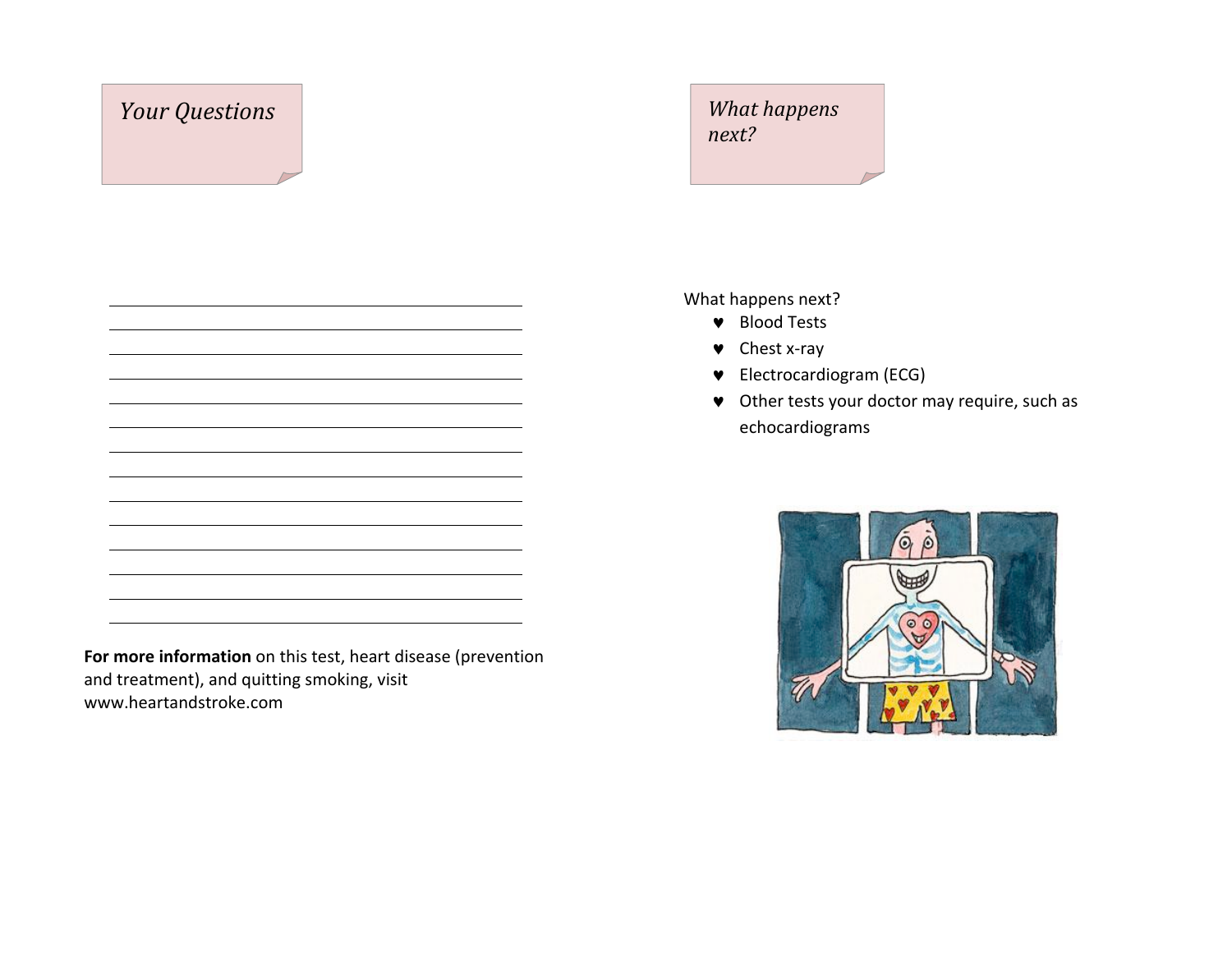#### *Checklist*

- $\Box$  Arrange for a responsible adult to drive you home after your test; and to stay overnight with you. Please do not bring more than 1 or 2 people with you.
- $\Box$  You must bring your health card. Bring your Toronto East General card with you if you have one as well
- $\Box$  Nothing to eat or drink after midnight
- $\Box$  Bring all of your medications with you in their original containers, or a list of current medications
- □ Take all medications **except** coumadin (warfarin), or pills for diabetes such as metformin, advandia, and glyburide (diabeta)
- $\Box$  Metformin (glucophage) must be stopped 2 days prior to your test, or as advised by your doctor
- $\Box$  Coumadin (warfarin) must be stopped 5 days prior to your test



- $\blacktriangleright$  Avoid any strenuous activities for the next 48 hours, such as heavy lifting, housework/vacuuming, or vigorous exercise
- $\bullet$  If your bandage becomes soiled or wet, you can replace it with a clean dry bandage. You should remove your bandage the following day in the shower. Some bruising of the groin to knee area is normal.
- $\bullet$  If bleeding occurs, lie down and apply pressure to the puncture site with 2 or 3 fingers

If any of the following occur, please seek medical treatment **immediately, or dial 911:** 

- $\bullet$  Excessive or sudden bleeding or severe pain at the incision site
- ♥ Numbness, coolness and/or weakness in your legs or feet
- $\bullet$  Discharge or drainage at the incision site

**Please Note:** There are times when cancellations of tests, such as cardiac catheterizations occur. If this happens we will make every effort to let you know as soon as possible.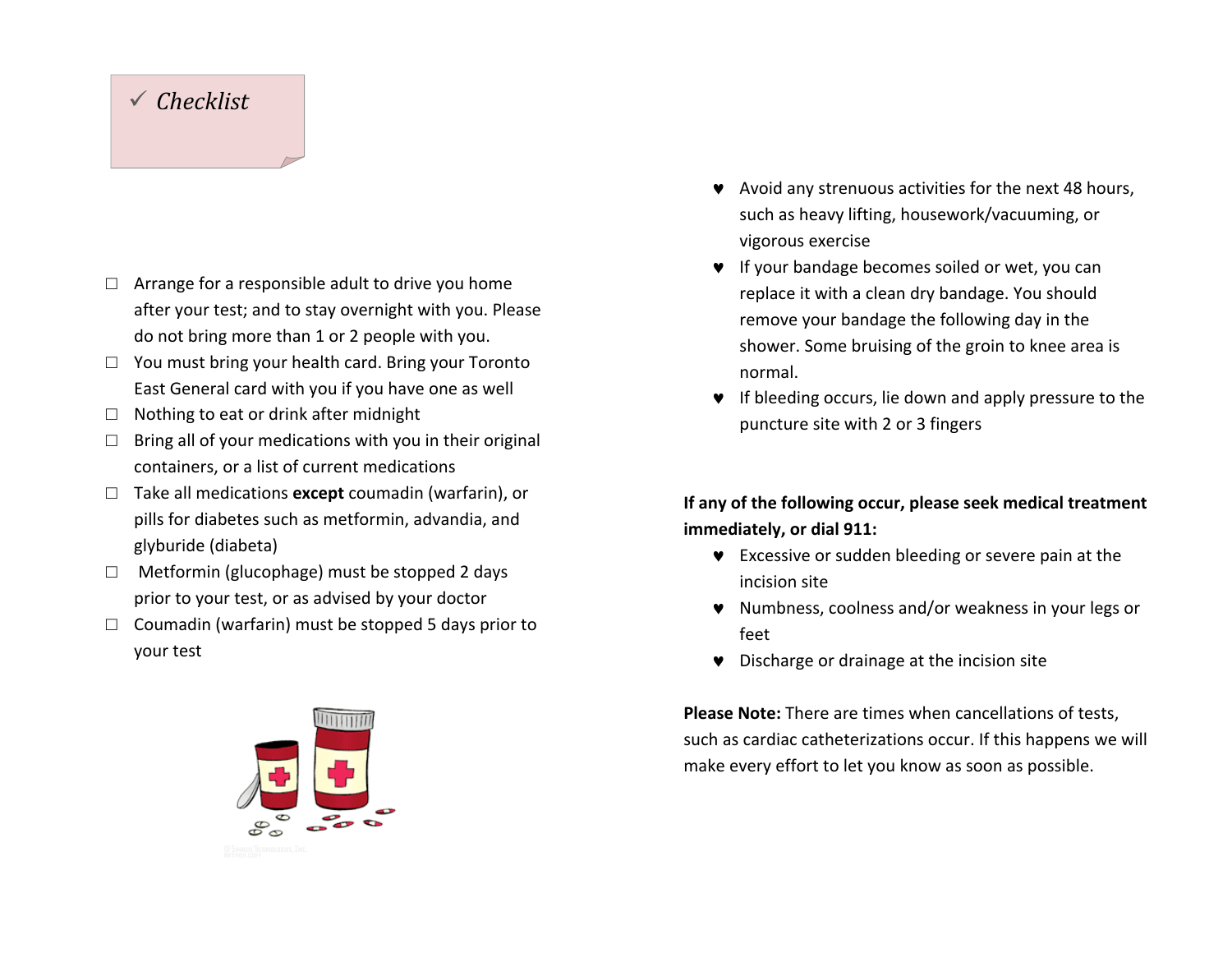#### **Going Home... Before your**

#### After discharge:



- ▼ You must have someone drive you home after the **test.**
- ▼ **Do not** drive a car for 24 hours following the test.
- $\bullet$  Be sure that you have someone stay with you at home the night following your test.
- $\bullet$  Take your medications and eat as you normally would. Do not resume taking metformin (glucophage) until 48 hours after the test.
- ▼ **Do not** drink alcohol (including wine and beer) the night following your cardiac catheterization

# *test...*

Before your test:

- $\blacktriangleright$  We are located on the 2<sup>nd</sup> floor, J wing. Registration and your test will be performed there.
- ♥ You will have an opportunity to meet with the cardiologist performing your test
- $\bullet$  The nurse will check your blood pressure, start an intravenous, and shave the groin on each side with clippers

Let us know if you:

- Have allergies to any medications, x-ray dyes, or food (especially **seafood or shellfish**)
- Cannot lie flat or be on your back for extended periods of time
- $\bullet$  Have a history of excessive bleeding
- $\bullet$  Have been treated recently for an infection in any part of your body
- $\blacktriangleright$  Are pregnant
- $\bullet$  Are diabetic
- $\blacktriangleright$  Have kidney disease